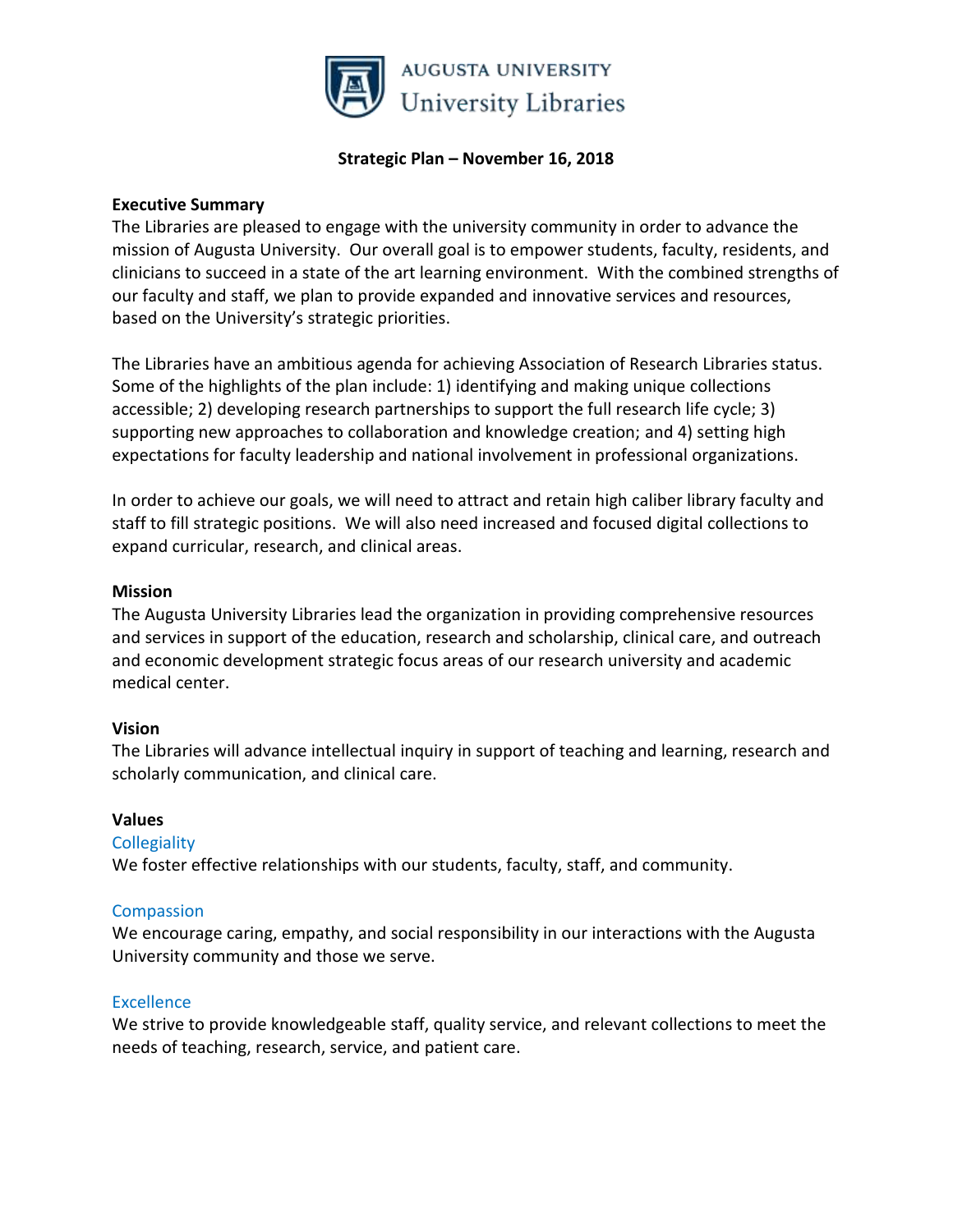

#### **Inclusivity**

We seek to create an environment of diversity, equality, fairness, impartiality, and respect.

## **Integrity**

We demonstrate honesty and accountability in our interactions with colleagues and users. We uphold professional ethics in the provision of information resources and services.

## Leadership

We display honor, professionalism, and transparency as we strategically anticipate and respond to the information needs of the institution.

## **Strategic Focus Area: Education**

## **Strategic Priority**

Augusta University Libraries will expand library teaching strategies to design effective instructional programming integrated with online and in-person learning environments.

Goal 1: Provide enriched student learning for information literacy and evidence-based health care through collaborative and interactive teaching within and beyond the classroom setting.

University Libraries will:

- Create instructional material that can be embedded in the learning management system.
- Develop customized library instruction programs for individual discipline areas.
- Create and maintain a suite of online learning resources that can stand alone or be integrated into course curricula.

Goal 2: Develop and empower library faculty to engage in effective and innovative teaching methodologies.

University Libraries will:

- Identify professional development opportunities to improve library faculty knowledge of educational pedagogy.
- Engage in a faculty peer review process to evaluate teaching effectiveness.

Goal 3: Collaborate with teaching faculty to enhance instruction and identify relevant information resources.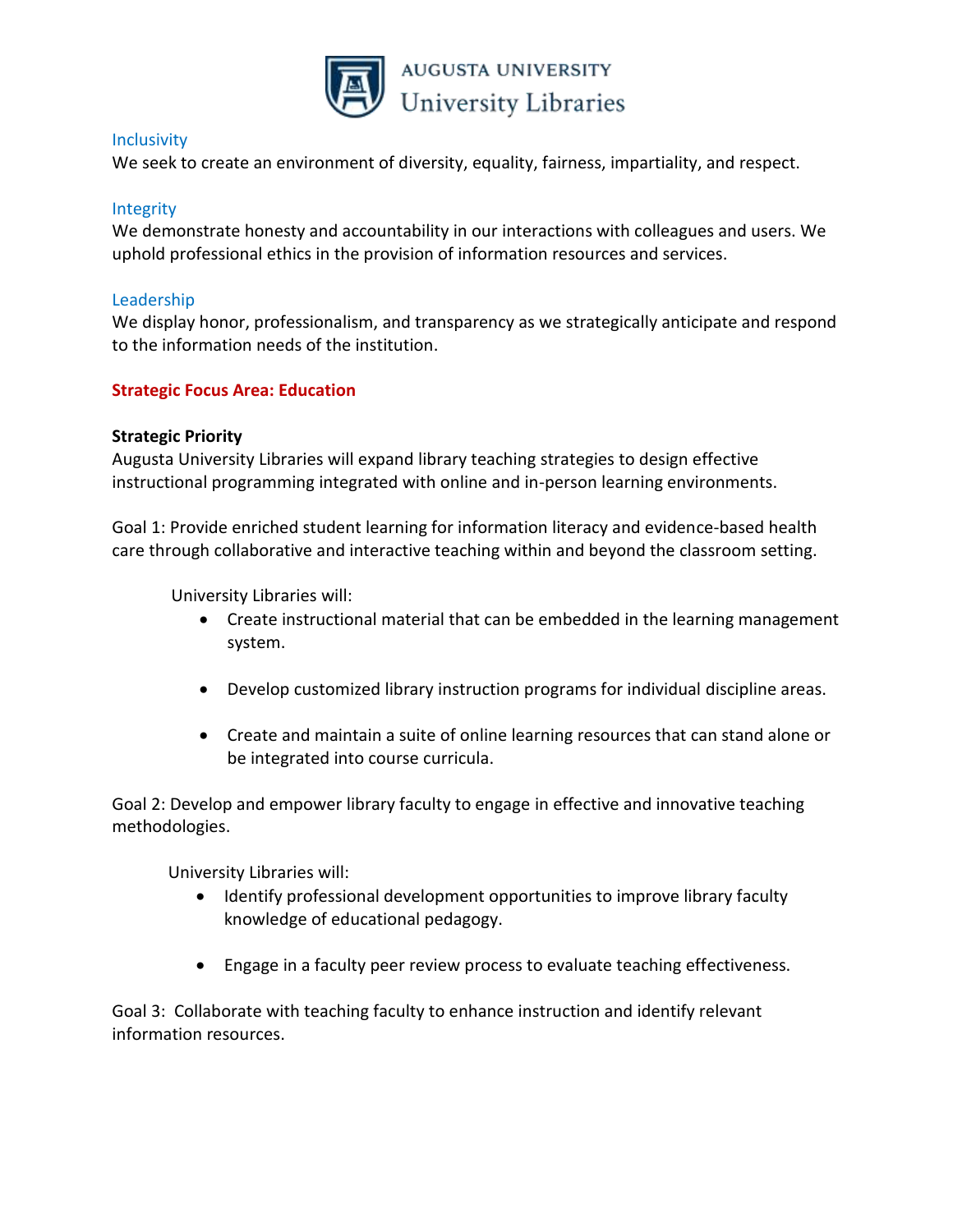

University Libraries will:

- Create a culture of continuous improvement through incorporation of student and faculty evaluations to measure performance.
- Communicate with teaching faculty to ensure access and increased use of discipline-specific resources.
- Collaborate with faculty to integrate historical collections into the curriculum and develop customized online guides to highlight unique resources.

Goal 4: Recruit, develop, empower, and retain diverse and excellent library faculty and staff.

University Libraries will:

- Provide professional development opportunities aligned with individual responsibilities.
- Encourage faculty and staff to submit applications for scholarships and awards.

# **Strategic Focus Area: Research and Scholarship**

## **Strategic Priority**

Augusta University Libraries will develop library faculty research agendas to increase the professional library knowledge base for best practices.

Goal 1: Collaborate with university faculty to produce scholarly works.

University Libraries will:

- Develop strategies for librarians as research partners in scholarship and discovery.
- Create a systematic review service plan.
- Champion the development of open educational resources.

Goal 2: Disseminate information about library research initiatives to professional organizations and contribute to scholarly literature.

University Libraries will:

- Identify professional development opportunities related to research competencies.
- Submit scholarly works for presentation and publication.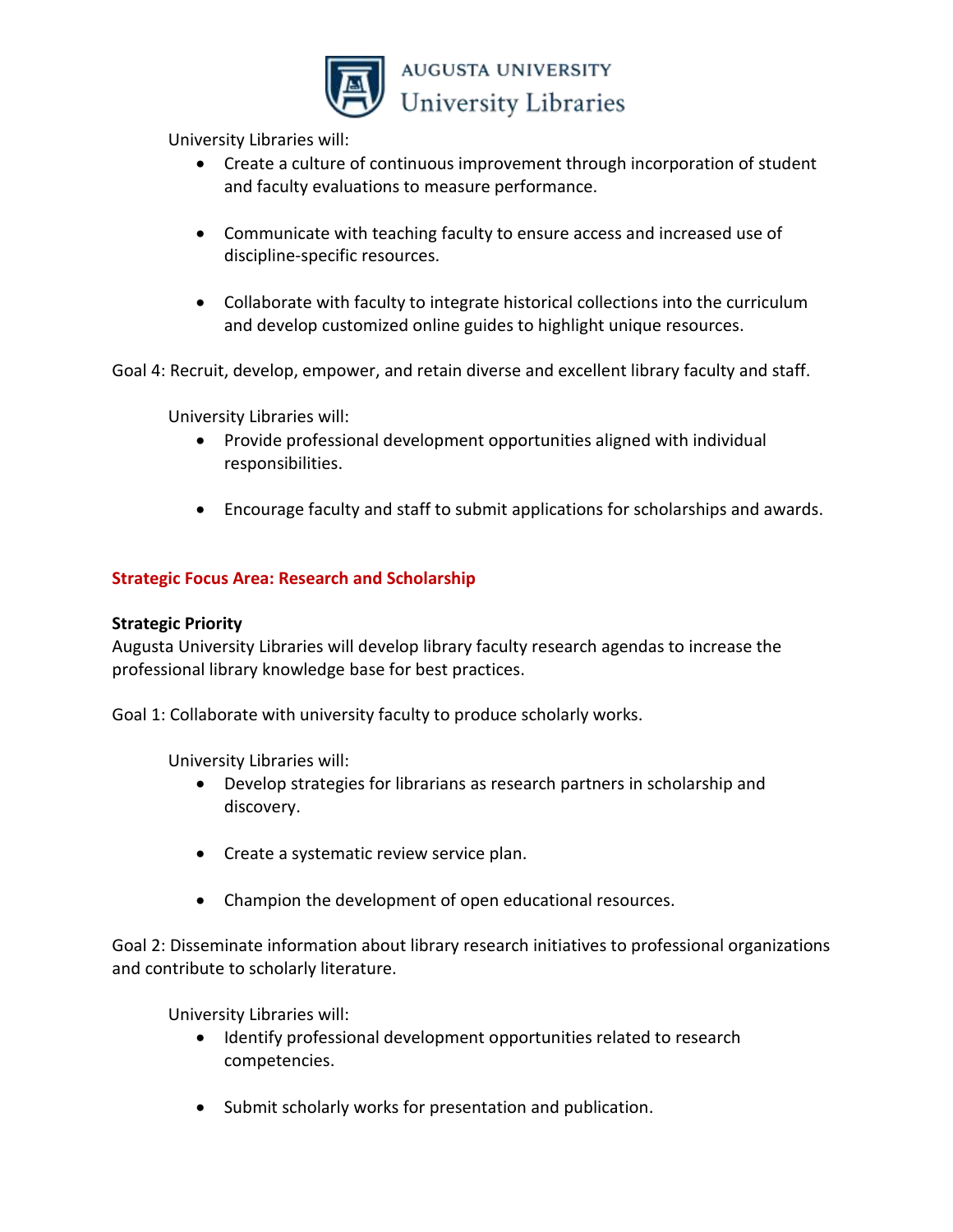

Goal 3: Foster the development of faculty, staff, and students' research and creative endeavors.

University Libraries will:

- Provide opportunities for innovative education by designing and printing 3D discipline-specific learning objects, and investigating tools for data analysis and visualization.
- Provide a platform to host faculty and student scholarship and advance the discovery of institutionally-created knowledge.

# **Strategic Focus Area: Clinical Care**

#### **Strategic Priority**

Actively participate in interprofessional collaborations to develop the future healthcare workforce in the clinical, academic, and research setting.

Goal 1: Participate in interprofessional teams in various clinical settings.

University Libraries will:

- Provide a clinical librarian to round with clinicians and students to retrieve evidencebased information to address patient care questions.
- Explore expanding the clinical rounding service to additional departments.

Goal 2: Partner with Augusta University Health to support Magnet designation and other external recognitions.

University Libraries will:

- Provide data on the health information services and resources required to meet standards of excellence.
- Serve on strategic and educational Augusta University Health system committees.

## **Strategic Focus Area: Outreach and Economic Development**

#### **Strategic Priority**

Positively impact our local and regional communities by providing targeted programming to encourage community engagement.

Goal 1: Engage in diverse collaborations related to information literacy and health information.